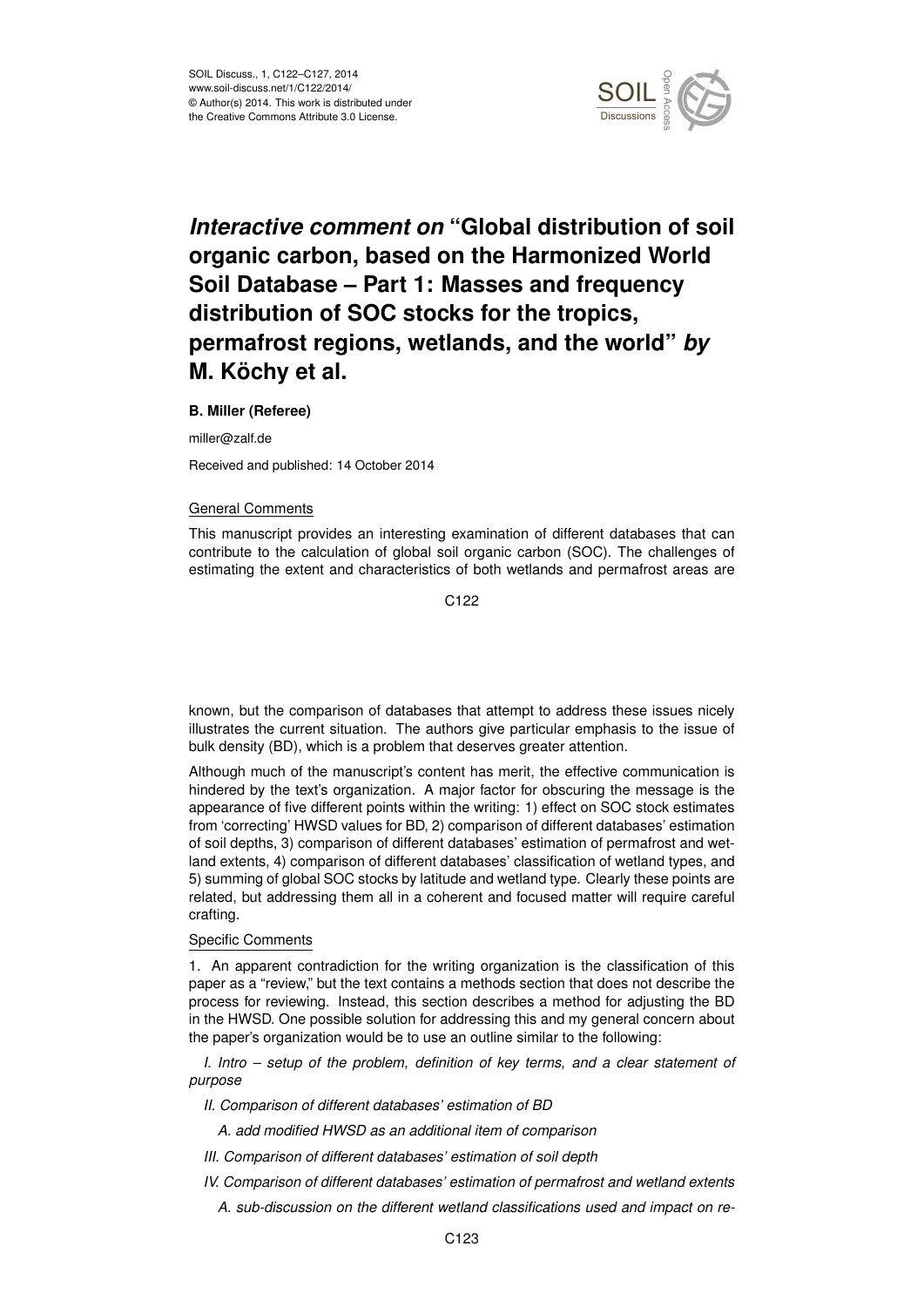*sults*

*V. Summarize/compile SOC mass (summed stocks) following predefined lines of data sources by wetland category and spatially on a map. Then compare the final results of these different calculation pathways.*

2. Terms and abbreviations need to be used consistently, e.g. 0.5 arc minute v. 0.5', harmonization v. harmonisation (both acceptable spellings, choose one), SOC stocks v. organic C stocks v. organic carbon stocks.

3. P 326, L 3-6 – This needs elaborated on. Specifically, what constitutes 'relevant'?

4. P 332, L 8 – Is it really fair to say that the SOC stock is not underestimated with a reference soil depth of 100 cm? There are several studies showing notable amounts of SOC below 1 m (e.g. Richter and Markewitz, 1995, among others). Both in this manuscript and the published literature the qualifier of "SOC stock in the upper 1 m" is often used, which is an important distinction for what is actually being estimated.

Also, later in the manuscript estimations of SOC for depths below 1 m are discussed. The subsequent breakdown of soil depths by soil type is interesting, but I suspect there is a disconnect between the definitions of sampling depth, soil depth, and the depth at which organic carbon can be found. Consideration of these issues should be part of this discussion.

5. P 332, L 19-22 – These sentences appear contradictory. If WISE and HWSD give the same soil depth for 80% of the area and WISE gives less soil depth for the remaining 19%, how does it work out that in total WISE gives greater depth?

6. P 333, L 4-6 – Provide the original HWSD 1.1 Pg C calculation as a baseline.

7. P 333, L 16 – Should "mean" be inserted before "BD"?

8. P 333, L 24-27 – The difference between 2476 Pg and 1062 Pg (1414 Pg or more than 50%) does not sound "small," but the intended comparison is probably with the

C<sub>124</sub>

1061 Pg of the modified HWSD 1.1 calculation. Please clarify.

9. The comparisons of numbers are often difficult to follow. Better organization could help this, but the text at times needs to be more clear about to which number a new calculation is being compared. Tables may be helpful for this.

10. P 336, L 18-20 describes the importance of the spatial mapping's quality for frozen high-latitude soils, but only the attribute accuracy is identified as important for the global carbon mass. The area of an applied attribute is a major multiplier in any calculation of total mass. Some balance is needed to communicate that both spatial and attribute accuracy is important, but different aspects are more of a problem for the current mapping of SOC in certain land use types.

11. P 337, L 1-2 – It appears that the CAMP map is not identifying a separate region, but a unique delineation encompassing many of the same areas as the others. If that is the case, then "a third permafrost region" should be changed to "a third permafrost extent."

12. P 339, L 19 – Is this calculation really based on an "intersection" of the two databases or the 'union' of the two? An intersection would be a conservative estimate, but a union seems likely to be closer to reality.

13. P 341, L 5 – It would be interesting to have the Pg SOC estimation based on the 3.3  $Mm^2$  area for comparison with the Pg SOC based on the 10  $Mm^2$  area.

14. P 341, L 20-22 – Which source are these numbers from?

15. P 342, L 13 – Is this total C or organic C?

16. P 344, L 11-14 – There are many possible references that explore this point specifically; a few of the more recent ones should be cited here.

17. P 345, L 10-12 – This statement is not really true for this manuscript, especially considering the focus was on wetland and permafrost areas. The data was broken